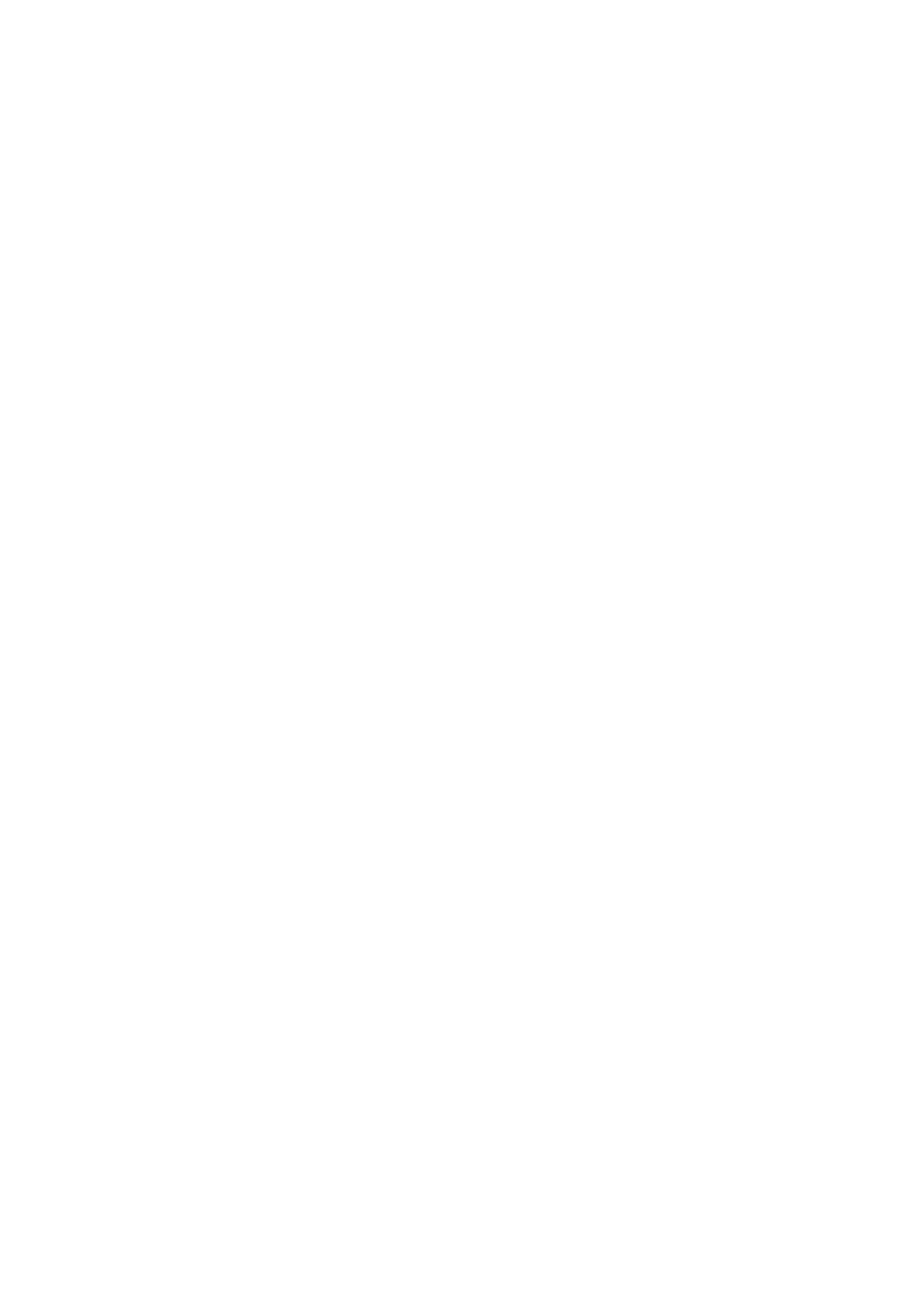### Child's Information

| <b>Family Details</b>                                                                                            |     |  |    |  |  |
|------------------------------------------------------------------------------------------------------------------|-----|--|----|--|--|
| Does your child have any siblings<br>already attending Cloudside<br>Academy? If yes please give details<br>below | Yes |  | No |  |  |
| 1. Child's Full Name                                                                                             |     |  |    |  |  |
| 2. Child's Full Name                                                                                             |     |  |    |  |  |
| <b>Child's Full Name</b><br>$\mathbf{3}$                                                                         |     |  |    |  |  |

### Parents Details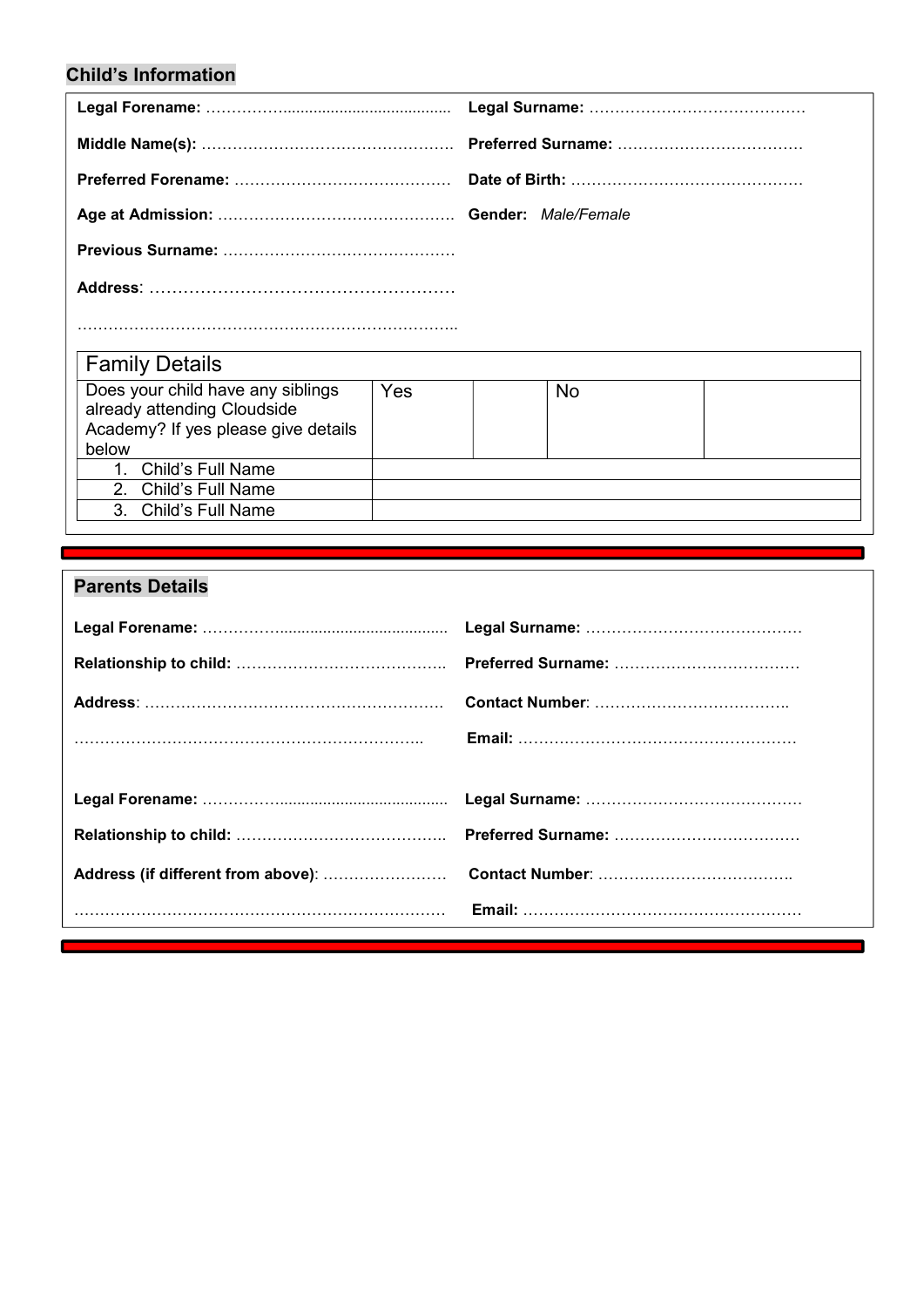### Welfare

Is your family accessing support under one of the following areas (please tick):-

| Support Area                                                                                                               |  | Current                                     | Historical |  |
|----------------------------------------------------------------------------------------------------------------------------|--|---------------------------------------------|------------|--|
| None                                                                                                                       |  |                                             |            |  |
| Early Help                                                                                                                 |  |                                             |            |  |
| <b>Targeted Support</b>                                                                                                    |  |                                             |            |  |
| <b>Priority Family</b>                                                                                                     |  |                                             |            |  |
| Child In Need                                                                                                              |  |                                             |            |  |
| <b>Child Protection Plan</b>                                                                                               |  |                                             |            |  |
| Child in Care                                                                                                              |  |                                             |            |  |
| <b>Contact Information</b>                                                                                                 |  |                                             |            |  |
| <b>Contact 1</b>                                                                                                           |  |                                             |            |  |
|                                                                                                                            |  |                                             |            |  |
|                                                                                                                            |  |                                             |            |  |
|                                                                                                                            |  |                                             |            |  |
| $Relationship: \Box$ Mother<br>$\square$ Father<br>□ Other Relative □ Neighbour □ Other Contact □ Guardian □ Social Worker |  | □ Step Parent □ Foster Parent □ Grandparent |            |  |
| □ Parental Responsibility<br>Tick one telephone number as the Main Day Time number for use in emergency                    |  | □ Court Order                               |            |  |
|                                                                                                                            |  |                                             |            |  |
| <b>Contact 2</b>                                                                                                           |  |                                             |            |  |
|                                                                                                                            |  |                                             |            |  |
|                                                                                                                            |  |                                             |            |  |
|                                                                                                                            |  |                                             |            |  |
| $\square$ Father<br>$Relationship: \Box$ Mother<br>□ Other Relative □ Neighbour □ Other Contact □ Guardian □ Social Worker |  | □ Step Parent □ Foster Parent □ Grandparent |            |  |
| □ Parental Responsibility<br>□ Court Order<br>Tick one telephone number as the Main Day Time number for use in emergency   |  |                                             |            |  |
|                                                                                                                            |  |                                             |            |  |
| <b>Contact 3</b>                                                                                                           |  |                                             |            |  |
|                                                                                                                            |  |                                             |            |  |
|                                                                                                                            |  |                                             |            |  |
|                                                                                                                            |  |                                             |            |  |
|                                                                                                                            |  |                                             |            |  |
| Relationship: □ Mother<br>$\square$ Father<br>□ Other Relative □ Neighbour □ Other Contact □ Guardian □ Social Worker      |  | □ Step Parent □ Foster Parent □ Grandparent |            |  |
| □ Parental Responsibility<br>Tick one telephone number as the Main Day Time number for use in emergency                    |  | □ Court Order                               |            |  |
|                                                                                                                            |  |                                             |            |  |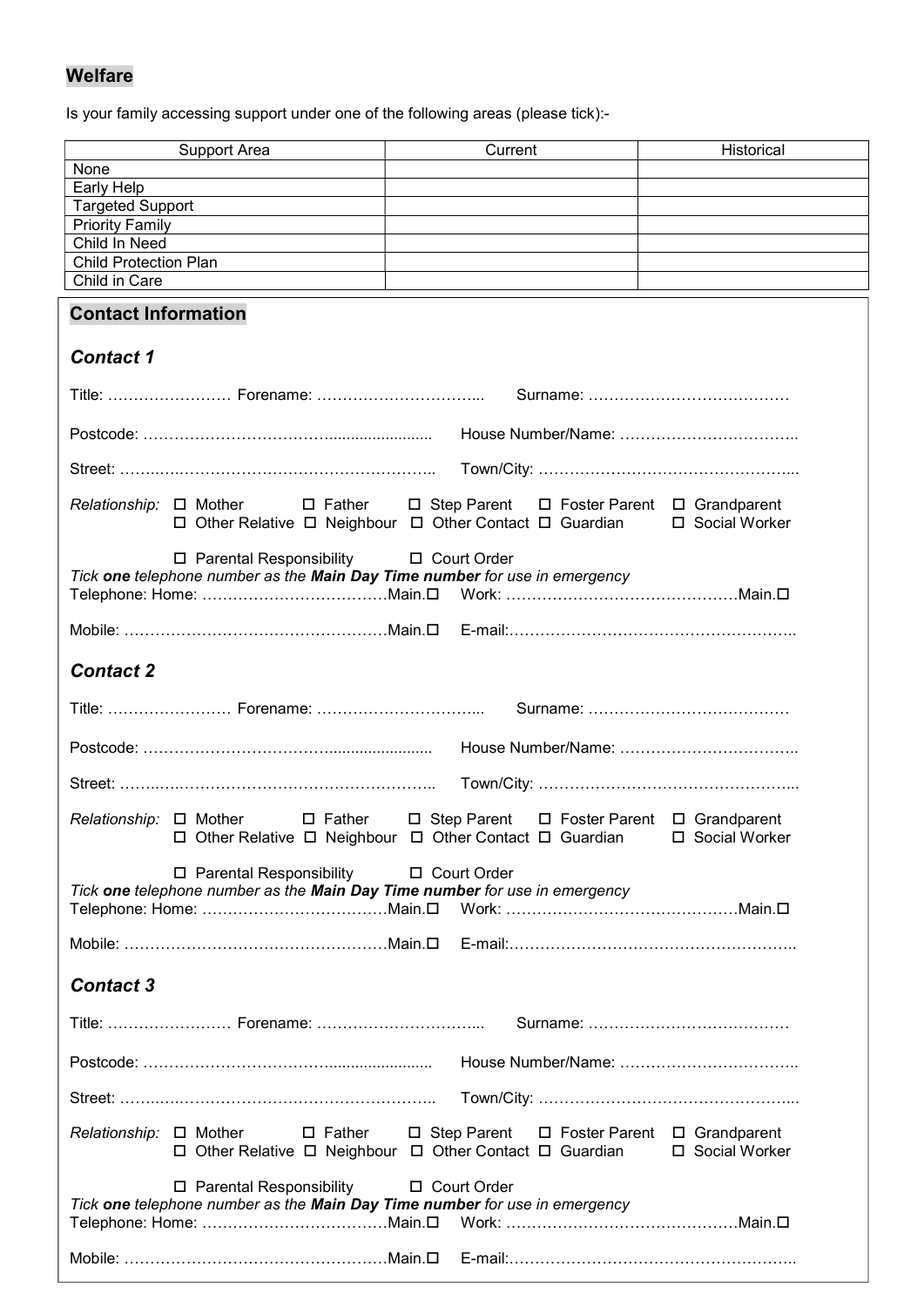| <b>Pupil Medical Information:</b>                                                                                                                                                                                                                              |                                    |                                                          |
|----------------------------------------------------------------------------------------------------------------------------------------------------------------------------------------------------------------------------------------------------------------|------------------------------------|----------------------------------------------------------|
|                                                                                                                                                                                                                                                                | (If applicable) $\Box$ Gluten Free |                                                          |
|                                                                                                                                                                                                                                                                |                                    | $\Box$ Kosher foods only<br>$\Box$ No dairy produce      |
|                                                                                                                                                                                                                                                                |                                    | $\Box$ No nuts of any type/quantity<br>No pork<br>$\Box$ |
|                                                                                                                                                                                                                                                                |                                    | $\Box$ Ramadan<br>$\Box$ Seafood allergy                 |
| Emergency Medical Consent: □                                                                                                                                                                                                                                   |                                    | $\square$ Vegetarian                                     |
| Medical Conditions/Information/diagnosis: Please include details of any allergies/medical conditions e.g. asthma,<br>and medications regularly taken. (If you require more space please give full details on a separate sheet).<br>If none, please state NONE. |                                    |                                                          |
| <b>Medical Declaration</b><br>If my child is injured and in need of medical treatment, I give my consent, in the event of the school being unable                                                                                                              |                                    |                                                          |
| to contact me, for such medical treatment as is deemed necessary, to be carried out.                                                                                                                                                                           |                                    |                                                          |
|                                                                                                                                                                                                                                                                |                                    |                                                          |
|                                                                                                                                                                                                                                                                |                                    | Date                                                     |

## Ethnic Details

| Nationality                |  |
|----------------------------|--|
| Country of Birth           |  |
| Child's first language     |  |
| Any other languages spoken |  |

# Ethnic Background (please tick one of the boxes below)

| Indian                      |
|-----------------------------|
| Pakistani                   |
| Bangladeshi                 |
| Any other Asian background  |
| <b>Black Caribbean</b>      |
| <b>Black African</b>        |
| Any other Black Background  |
| Chinese                     |
| Any other ethnic background |
|                             |

# Religion

| Roman Catholic  | Muslim         |
|-----------------|----------------|
| Catholic        | No Religion    |
| Christian       | Other Religion |
| <b>Buddhist</b> | Sikh           |
| Hindu           | Refused        |
| Jewish          |                |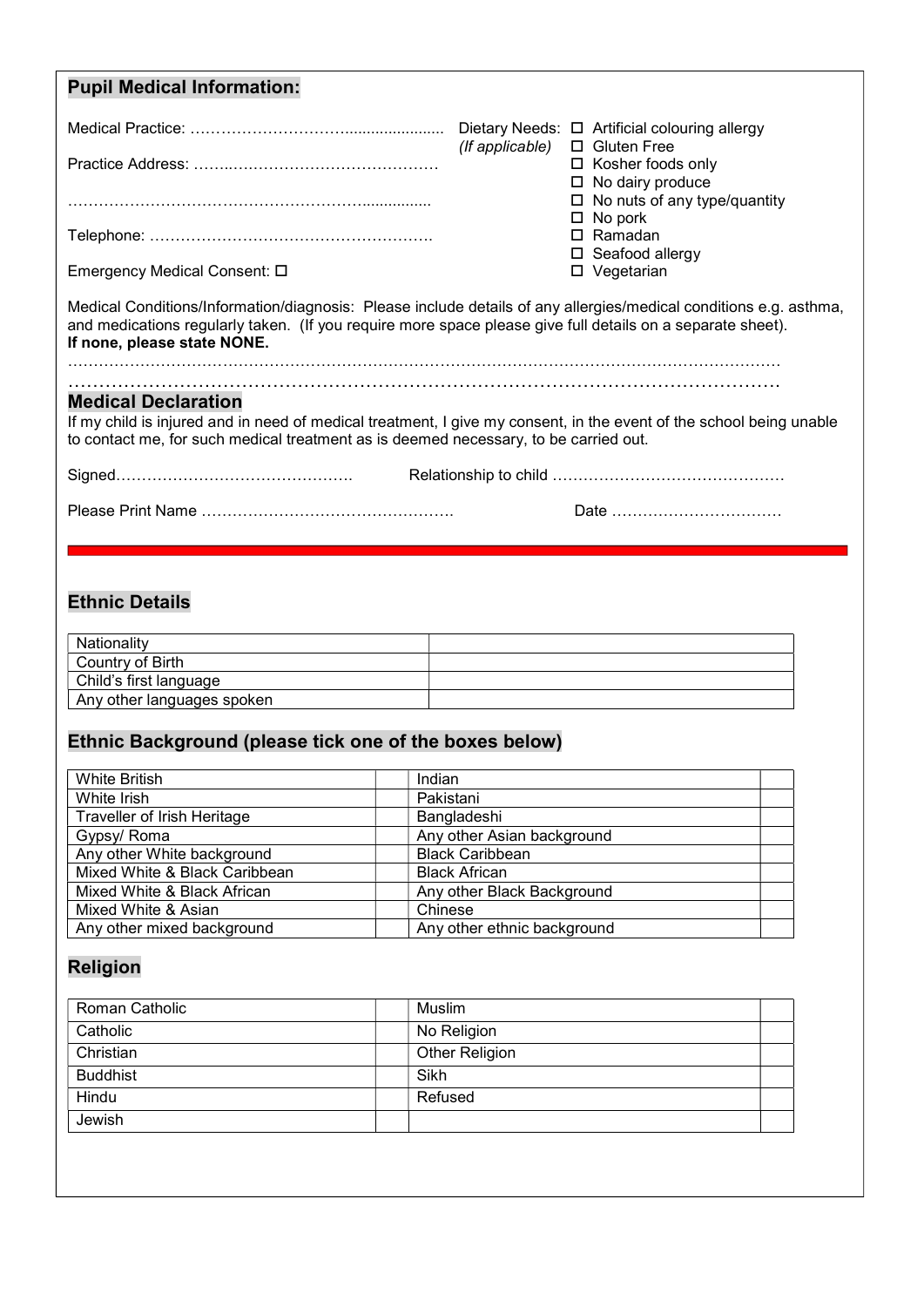| <b>Armed Forces Child</b>                                                                                      |            | <b>Looked After Child</b> |                             |
|----------------------------------------------------------------------------------------------------------------|------------|---------------------------|-----------------------------|
| <b>Yes</b><br><b>No</b>                                                                                        |            | Yes                       | <b>No</b>                   |
| <b>Previous School</b>                                                                                         |            |                           |                             |
| If your child is joining from a previous school, please give details:                                          |            |                           |                             |
|                                                                                                                |            |                           | <b>Contact Number: </b>     |
|                                                                                                                |            |                           |                             |
|                                                                                                                |            |                           | Start date:<br>Finish date: |
| <b>School Meals</b>                                                                                            |            |                           |                             |
| Will your child be having a school meal                                                                        | <b>Yes</b> | <b>Packed lunch</b>       | <b>Yes</b>                  |
| If your child is joining from a previous school, were they entitled to Free School Meals (FSM)?                |            |                           |                             |
| <b>Yes</b><br><b>No</b>                                                                                        |            |                           |                             |
| If you believe your child may be entitled to FSM, please supply your (Parent's) NI number and<br>Date of Birth |            |                           |                             |
|                                                                                                                |            |                           |                             |
| <b>Photo Consent</b>                                                                                           |            | Please circle.            |                             |
| I am happy for the school to take<br>photographs/film of my child                                              | Yes        | No                        |                             |
| I am happy for photos of my child to be<br>used on the school website                                          | Yes        | <b>No</b>                 |                             |
| I am happy for photos of my child to be<br>used in the school prospectus                                       | Yes        | No                        |                             |
| I am happy for photos of my child to be<br>used in the school newsletter                                       | Yes        | <b>No</b>                 |                             |
| I am happy for photos of my child to be<br>used in internal displays                                           | Yes        | <b>No</b>                 |                             |
| I am happy for photos of my child to be<br>used on facebook and twitter                                        | Yes        | No                        |                             |
| I am happy for photos of my child to be<br>used for the media (press/television)                               | Yes        | No                        |                             |
|                                                                                                                |            |                           |                             |
|                                                                                                                |            |                           |                             |
| Signed.                                                                                                        |            |                           |                             |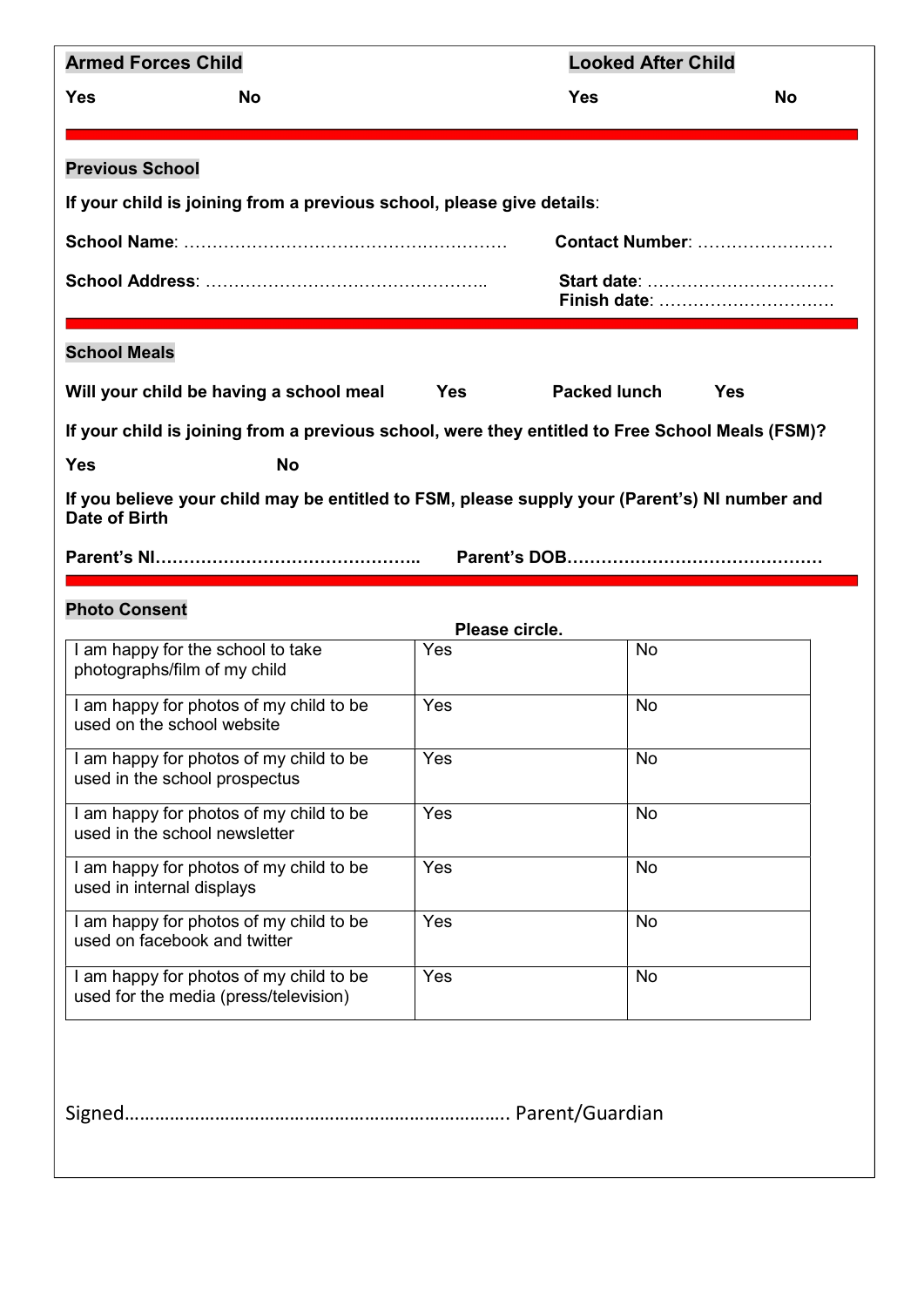#### Why are we asking for your consent?

You may be aware that there are new data protection rules and to ensure we are meeting the new requirements, we require GDPR consent to be given.

#### GDPR Consent

.

I confirm that my child is below the age of 16 years old and I am consenting on their behalf that L.E.A.D Academy Trust can process personal data relating to my child as detailed in the Privacy Notice for Parents (enclosed).

I am aware that I may withdraw my consent at any time by using form GDPR REC 4.7A – Parental Consent Form available from the school office.

Signed by parent/guardian:

#### **Permissions**

I do/do not give permission for the following:-

| Borrow school PE kit                                   | YFS        | NO.       |
|--------------------------------------------------------|------------|-----------|
| Borrow school Swimming kit                             | YFS        | <b>NO</b> |
| Travel in staff car to events                          | YES        | <b>NO</b> |
| Permission to walk to local events/venues              | <b>YES</b> | <b>NO</b> |
| Take part in food activities and eat a variety of food | YES        | NO.       |
|                                                        |            |           |
|                                                        |            |           |

Signed…………………………………….Parent/Guardian

#### End of Day Arrangements

In line with our Safeguarding procedures and to ensure your child's safety upon leaving school each day, please provide us with the names of persons authorised to collect your child. If this information changes, please advise that school office.

I give permission for my child to go home with:- (e.g. mum, dad, grandparents). Name and relationship to child.

#### End of Day Arrangements

Please indicate below what is to happen at the end of each day.

C = collected (children will only be able to leave with the persons named above).

W = authorised to walk home alone.

S = Shine Club

Any variation should be notified to the door monitors in the morning or by contacting the school office. After School Sports Clubs will be updated on a termly basis.

| Monday | <b>uesday</b> | Wednesday | Thursday | Friday |  |
|--------|---------------|-----------|----------|--------|--|
|        |               |           |          |        |  |
|        |               |           |          |        |  |
|        |               |           |          |        |  |
|        |               |           |          |        |  |